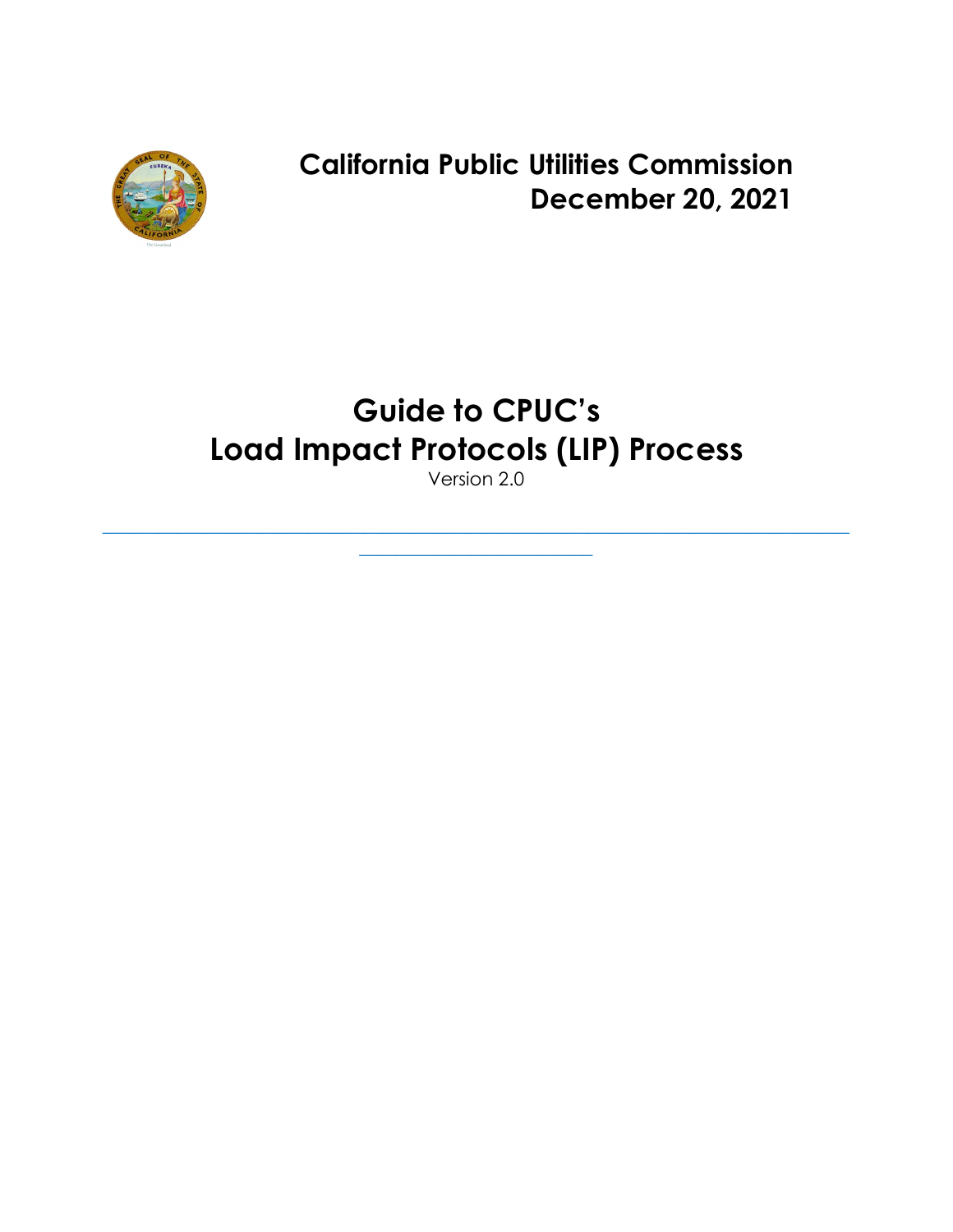# **Table of Contents**

| $E_{\rm{c}}$ | Process for Updating DR Resource QC During RA Compliance Year 10 |  |
|--------------|------------------------------------------------------------------|--|
|              |                                                                  |  |
|              |                                                                  |  |

# **Tables**

| Table 1: Schedule for Obtaining Demand Response Qualifying Capacity Through   |  |
|-------------------------------------------------------------------------------|--|
|                                                                               |  |
| Table 2: Schedule for Submitting Bi-Annual Updates for Qualifying Capacity 11 |  |
|                                                                               |  |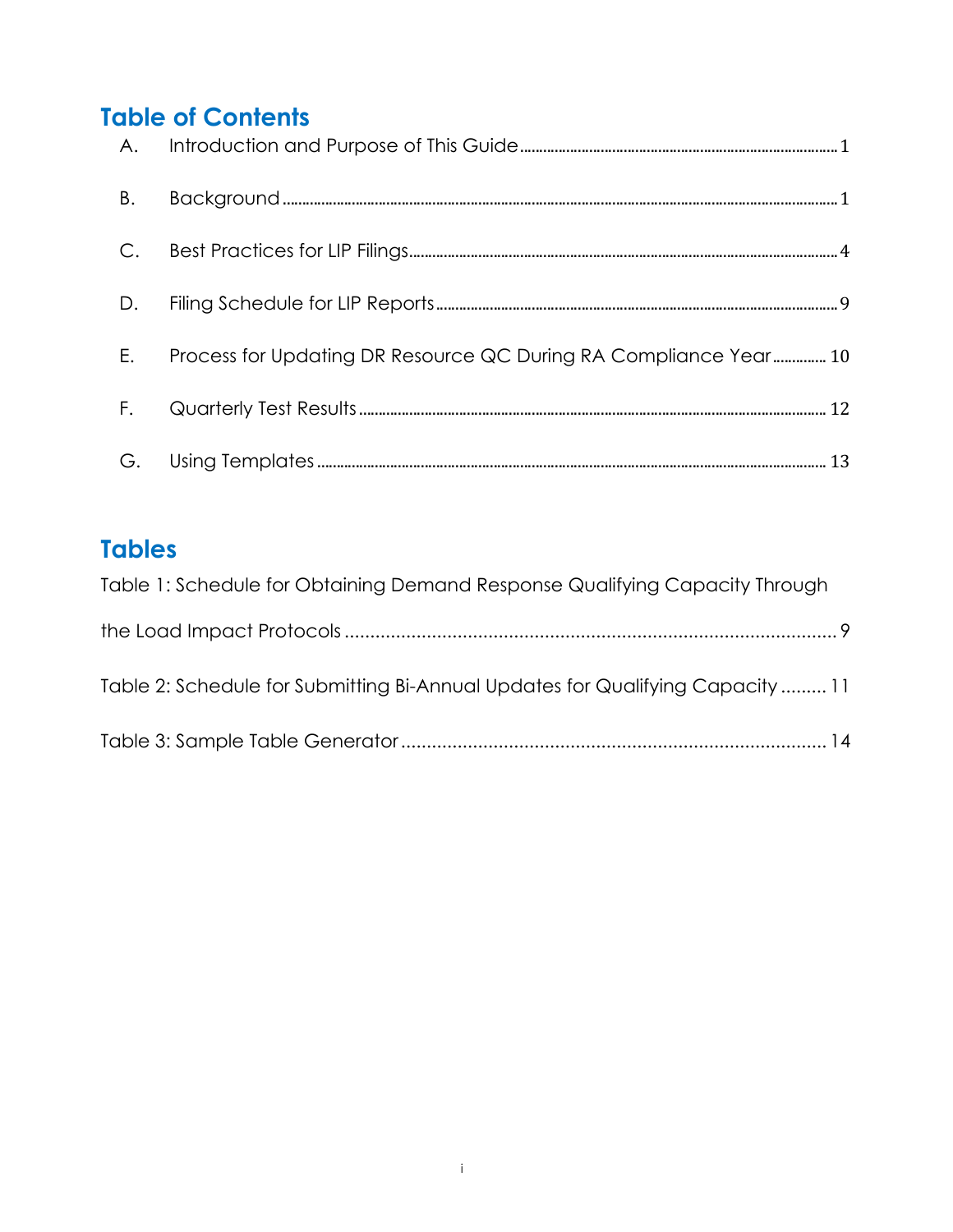### **A. Introduction and Purpose of This Guide**

<span id="page-2-0"></span>The Guide to the CPUC's Load Impact Protocols (LIPs) Process (Guide) is a compilation of the Energy Division's interpretation of the CPUC's Decisions in Resource Adequacy (RA) and Demand Response proceedings. This Guide is intended to serve as a convenient reference point for Demand Response Providers (DRPs) and Load Serving Entities (LSEs) interested in seeking Resource Adequacy-eligible Qualifying Capacity (QC) for their Demand Response (DR) resources.

This Guide will be updated periodically to reflect current Decisions and requirements. Although the Guide is organized for quick reference, the filing party is encouraged to read the entire Guide and associated LIPs to become familiar with its contents. To the extent that this Guide is incomplete or does not address a particular issue that the DRP or LSE may discover, they are encouraged to read the related CPUC Decisions or to contact the Energy Division staff.

Inquiries on the Load Impact Protocols can be directed to [Andrew.Magie@cpuc.ca.gov](mailto:Andrew.Magie@cpuc.ca.gov) and [LoadImpactProtocolsInfo@cpuc.ca.gov.](mailto:LoadImpactProtocolsInfo@cpuc.ca.gov?subject=Load%20Impact%20Protocols%20-%20%5BDRP%20Name%5D)

<span id="page-2-1"></span>Resource Adequacy inquiries can be directed to Natalie. Guishar@cpuc.ca.gov.

#### **B. Background**

The Load Impact Protocols (LIPs) and the LIP filing requirements to obtain Resource Adequacy (RA)-eligible Qualifying Capacity (QC) for DR resources were adopted by [D.08-04-050](https://docs.cpuc.ca.gov/PublishedDocs/WORD_PDF/FINAL_DECISION/81972.PDF)[1](#page-2-2) and prescribe a set of guidelines for estimating the impact on load (or load change) resulting from Demand Response activities. These guidelines established a consistent method for measuring program performance across DR resources and for forecasting anticipated performance. The resulting estimates are used to analyze the cost-effectiveness of DR resources and for other CPUC activities such as the resource adequacy framework and long-term integrated resource planning.

The LIPs also define the minimum data outputs needed to understand the impact of a resource and statistical measures to assist in determining the accuracy of these impact estimates. The LIPs allow flexibility on the part of the load impact evaluators to choose methodologies which are both feasible for and suitable to the type of DR activity being analyzed. The protocols allow the evaluators to define any additional purposes and needs of a particular evaluation beyond the minimum required data. To the extent appropriate, the

<span id="page-2-2"></span><sup>1</sup> "Decision Adopting Protocols for Estimating Demand Response Load Impacts," in R. 13-09-011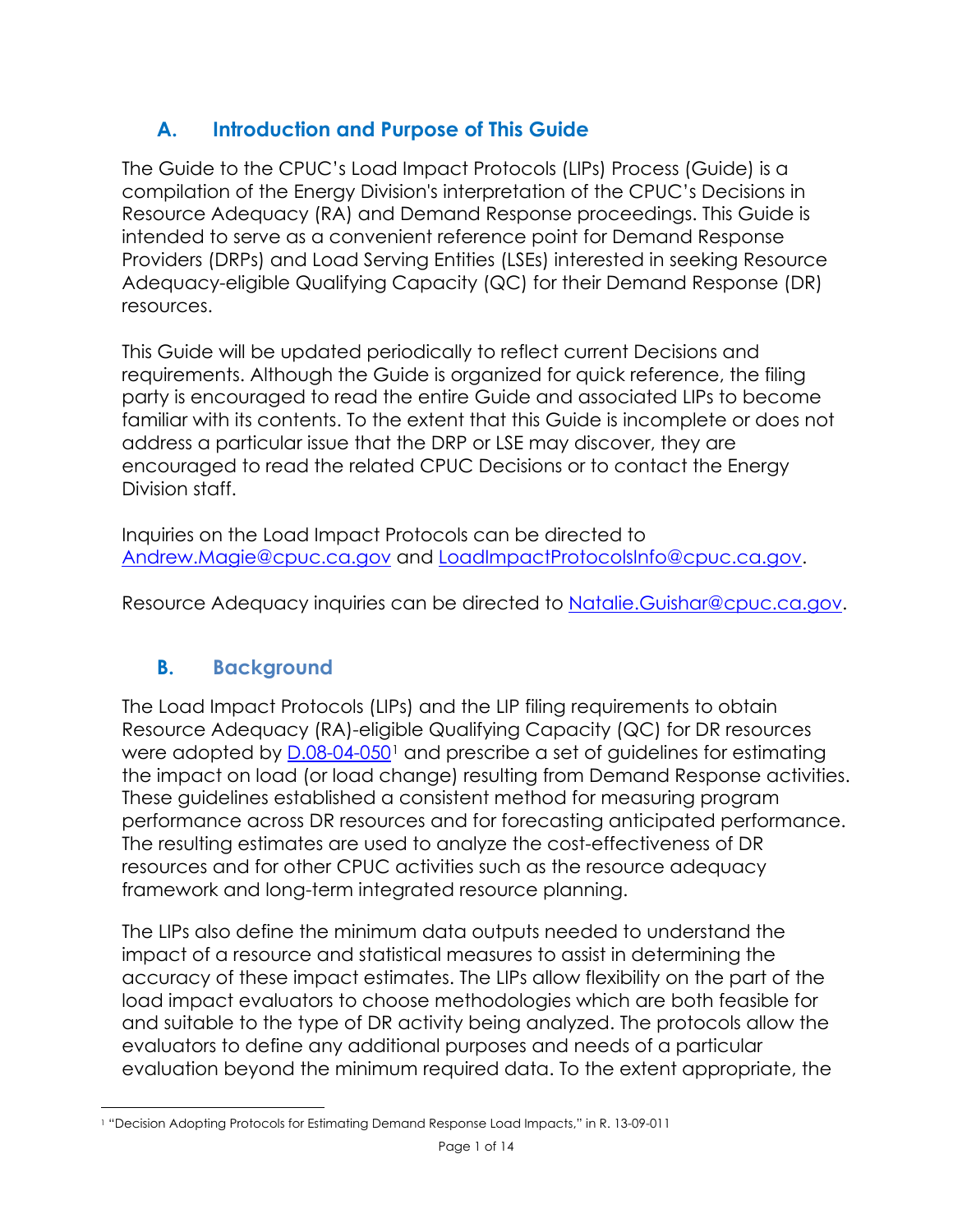protocols provide direction and guidance on what methods might be appropriate in different situations and raise issues that evaluators should consider when choosing their methods.

The LIP filing requirements were subsequently modified by [D.10-04-006,](https://docs.cpuc.ca.gov/PublishedDocs/WORD_PDF/FINAL_DECISION/116150.PDF)<sup>[2](#page-3-0)</sup> which required parties to submit all LIP-associated filings to the Energy Division and to serve them to parties of the specified service list, instead of filing to the proceeding. In [D.14-03-026,](https://docs.cpuc.ca.gov/PublishedDocs/Published/G000/M089/K480/89480849.PDF)[3](#page-3-1) the CPUC established that all event-based DR programs must be market integrated. In [D.16-06-045,](https://docs.cpuc.ca.gov/PublishedDocs/Published/G000/M164/K214/164214092.PDF) the CPUC granted a temporary exemption from the LIPs for all market-integrated third-party DR resources that were being bid into the market by the DRP for the 2017-2019 RA compliance years. During that period, contract capacity was used in lieu of LIPs, to establish RA eligible QC values for the above resources. In [D.19-06-026,](https://docs.cpuc.ca.gov/PublishedDocs/Published/G000/M309/K463/309463502.PDF)[4](#page-3-2) the CPUC recognized the expiration of this exemption and noted that LIPs were once again required for determination of QC values for all market-integrated DR resources, whether third-party DRP or LSE-managed, except for resources participating in the Demand Response Auction Mechanism (DRAM) pilot in 2020- 2023, where an alternative counting method is in place.[5](#page-3-3)

On December 13, 2019, the Energy Division initiated a LIP process for third-party DRPs, in addition to the IOUs, to obtain QC values through LIP filings beginning in 2020. Parties submitted comments on December 27, 2019, and the Energy Division released an updated LIP schedule and requirements on January 3, 2020.

On February 2, 2020, the Energy Division clarified that, for any current or future LSE solicitations for market-integrated DR capacity, the LIPs for the DR resources being bid into the solicitation need not be completed prior to the solicitations. However, after the solicitation, all contracted RA capacity on the year ahead and month ahead CPUC RA filings must be supported by the Energy Divisionapproved QC values established for the contracted year (N) via a completed LIP process in the prior year (N-1).

In [D.20-06-031,](https://docs.cpuc.ca.gov/PublishedDocs/Published/G000/M342/K083/342083913.PDF)<sup>[6](#page-3-4)</sup> the CPUC adopted a process to update the QC of marketintegrated DR resources up to two times a year to reflect changes in customer enrollments *during* the RA compliance year, provided that the requested changes vary by more than 20 percent, or 10 MW, whichever is greater. The CPUC also directed a re-formation of the Supply Side Working Group (SSWG) to "(1) define the details of the biannual process; (2) further study the LIPs and

<span id="page-3-0"></span><sup>2</sup> "Decision Modifying Demand Response Load Impact Report Annual Filing Requirements," in R. 07-01-041

<span id="page-3-1"></span><sup>3</sup> OP 3 at 28, "Decision Addressing Foundational Issue of the Bifurcation of Demand Response Programs," in R. 13-09-011: "Supply resources are defined as resources that are integrated into the California Independent System Operators energy markets."

<span id="page-3-2"></span><sup>4</sup> "Decision Adopting Local Capacity Obligations for 2020-2022," in R. 17-09-020.

<span id="page-3-3"></span><sup>5</sup> D. 19-06-26 at 41-42

<span id="page-3-4"></span><sup>6</sup> "Decision Adopting Local Capacity Obligations for 2021-2023, Adopting Flexible Capacity Obligations for 2021, and Refining the Resource Adequacy Program," in R. 19-11-009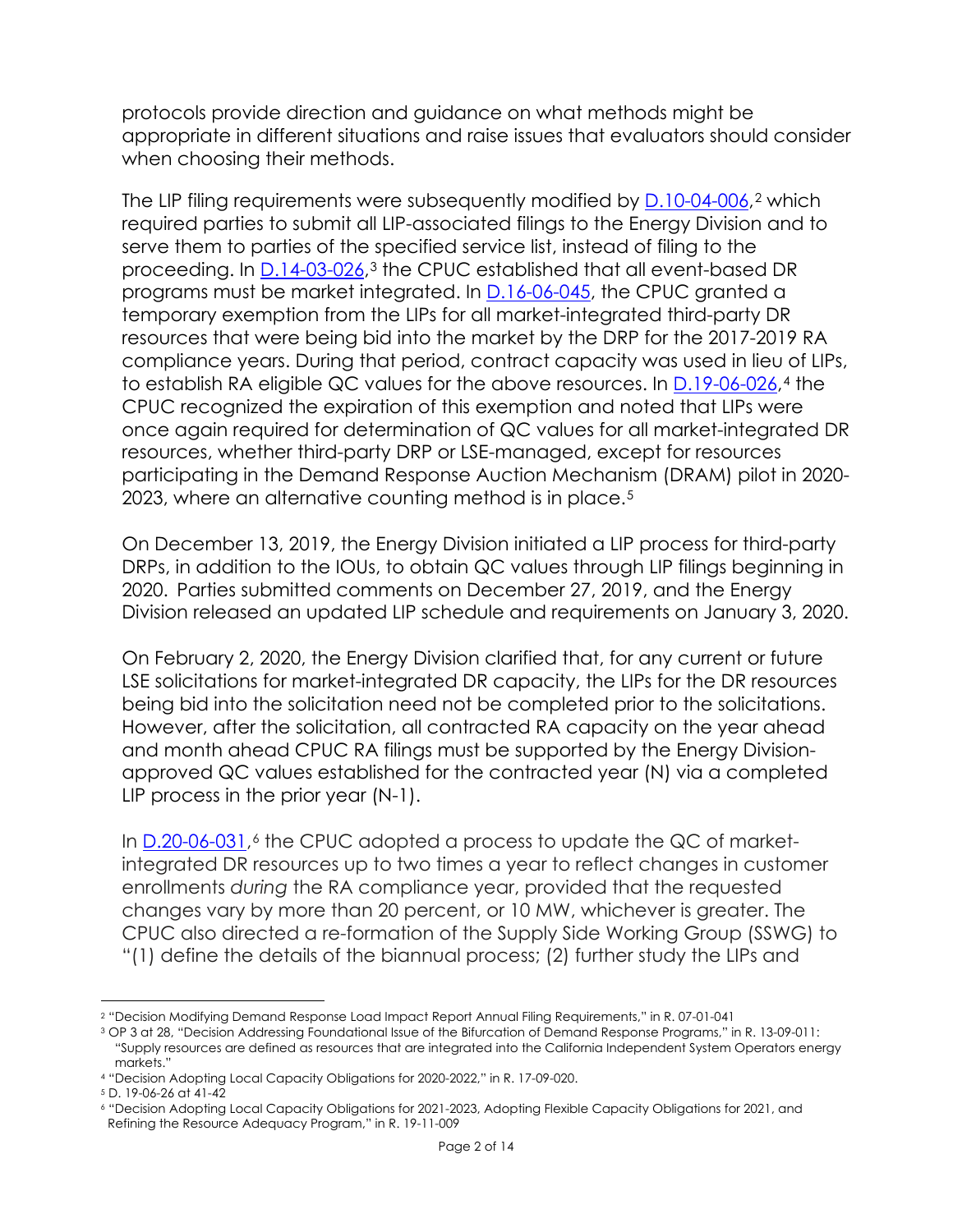potential enhancements to improve the accuracy, transparency, and applicability of the methodology; and (3) re-evaluate the QC update threshold (20 percent, 10 MWs) for potential future updates."[7](#page-4-0) The Decision directed the SSWG to submit its recommendation for items (2) and (3) into Track 4 of R. 19-11- 009.

For item (1), the Energy Division and the California Efficiency and Demand Management Council (CEDMC) each submitted a proposal on the bi-annual QC update process on October 15, 2020. On October 19, 2020, Energy Division held a SSWG meeting, after which the CEDMC submitted a revised proposal on October 19, 2020.

On February 10, 2021, the Energy Division released the final process and schedule for the QC update process for filing year 2021 as part of this Guide (version 1.0). The Guide was subsequently updated on May 7, 2021, and it is now being re-issued as version 2.0 with updates for 2022 and subsequent years.

<span id="page-4-0"></span><sup>7</sup> OP 16 at 93-94, "Decision Adopting Local Capacity Obligations for 2021-2023, Adopting Flexible Capacity Obligations for 2021, and Refining the Resource Adequacy Program," in D. 20-06-031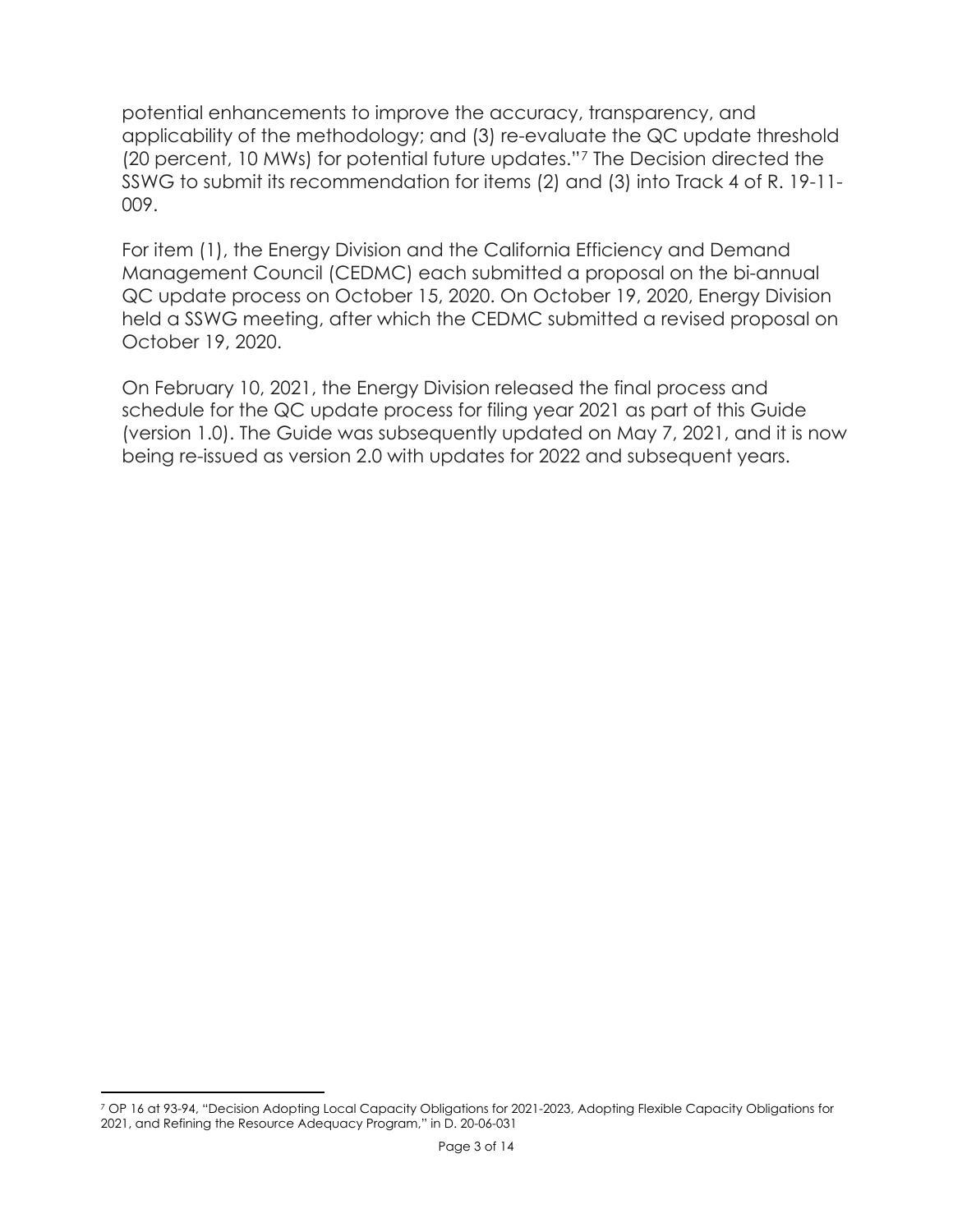## <span id="page-5-0"></span>**C. Best Practices for LIP Filings**

#### *Procedural*

- 1. Follow all filing deadlines, content requirements, and reporting templates as directed in Protocols 26 and 27.
- 2. The evaluation protocols for all DR resources are defined in the LIPs. Alternative methods to calculate LIPs are outside the scope of this document. Proposals for alternative methods should be filed in the relevant proceeding.
- 3. Consistent with reporting requirements established in Ordering Paragraph (OP) 4 of [D. 08-04-050,](https://docs.cpuc.ca.gov/PublishedDocs/WORD_PDF/FINAL_DECISION/81972.PDF) parties are to submit their LIP-associated filings to the Energy Division and serve the files to the relevant service lists and to the Demand Response Measurement Committee (DRMEC).[8](#page-5-1) Filings containing confidential information<sup>[9](#page-5-2)</sup> can be served to the Energy Division's KiteWorks [Secure File Transfer Protocol \(SFTP\)](https://www.cpuc.ca.gov/-/media/cpuc-website/files/uploadedfiles/cpuc_public_website/content/kiteworksftpexternalusersquickstartguide.pdf) website by emailing them to [LoadImpactProtocolsInfo@cpuc.ca.gov.](mailto:LoadImpactProtocolsInfo@cpuc.ca.gov?subject=Load%20Impact%20Protocol%20Filings%20-%20%5BDRP%20NAME%5D)

#### *Report Requirements*

- 1. Meeting the minimum data and analysis requirements is a pre-requisite for establishing confidence in the LIP Final Report:
	- a. Follow the LIP guidance on how to control for uncertainty that may result from the estimation methods and/or underlying variables when conducting evaluations (for example, appropriate sample sizes, sampling strategy, etc.)<sup>[10](#page-5-3)</sup>
	- b. Understand that the goal of impact estimation is to establish a causal relationship between the DR resource and the load impact.
	- c. If creating a control group is not possible, utilize probability distributions associated with key drivers of the resource and reasonable assumptions, as prescribed by the LIPs.[11](#page-5-4)

<span id="page-5-1"></span><sup>8</sup> The service lists are R. 19-11-009, A. 17-01-012, and the DR and RA proceedings current to the LIP filing year. The e-mail for the DRMEC is [drmec@calmac.org.](mailto:drmec@calmac.org)

<span id="page-5-2"></span><sup>9</sup> Including materials that contain proprietary, market-sensitive information.

<span id="page-5-3"></span><sup>10</sup> Protocol 5, Section 4.1.2: "The mean change in energy use per year shall be reported for the average across all participants and for the sum of all participants on a DR resource option for each year over which the evaluation is conducted."

And Protocol 6: Estimates shall be provided for the 10th, 30th, 50th, 70th and 90th percentiles of the change in energy use in each hour, day and year, as described in Protocols 4 and 5, for each day-type and level of aggregation described in Protocol 8."

<span id="page-5-4"></span><sup>11</sup> Protocol 16, Section 6.1: "For regression based methods, the following statistics and information shall be reported: (1) Adjusted R-squared or, if R-squared is not provided for the estimation procedure, the log-likelihood of the model, (2) Total observations, number of cross-sectional units and number of time periods, (3) Coefficients for each of the parameters of the model, (4) Standard errors for each of the parameter estimates, (5) The variance-covariance matrix for the parameters, (6) The tests conducted and the specific corrections conducted, if any, to ensure robust standard errors, (7) How the evaluation assessed the accuracy and stability of the coefficient(s) that represent the load impact."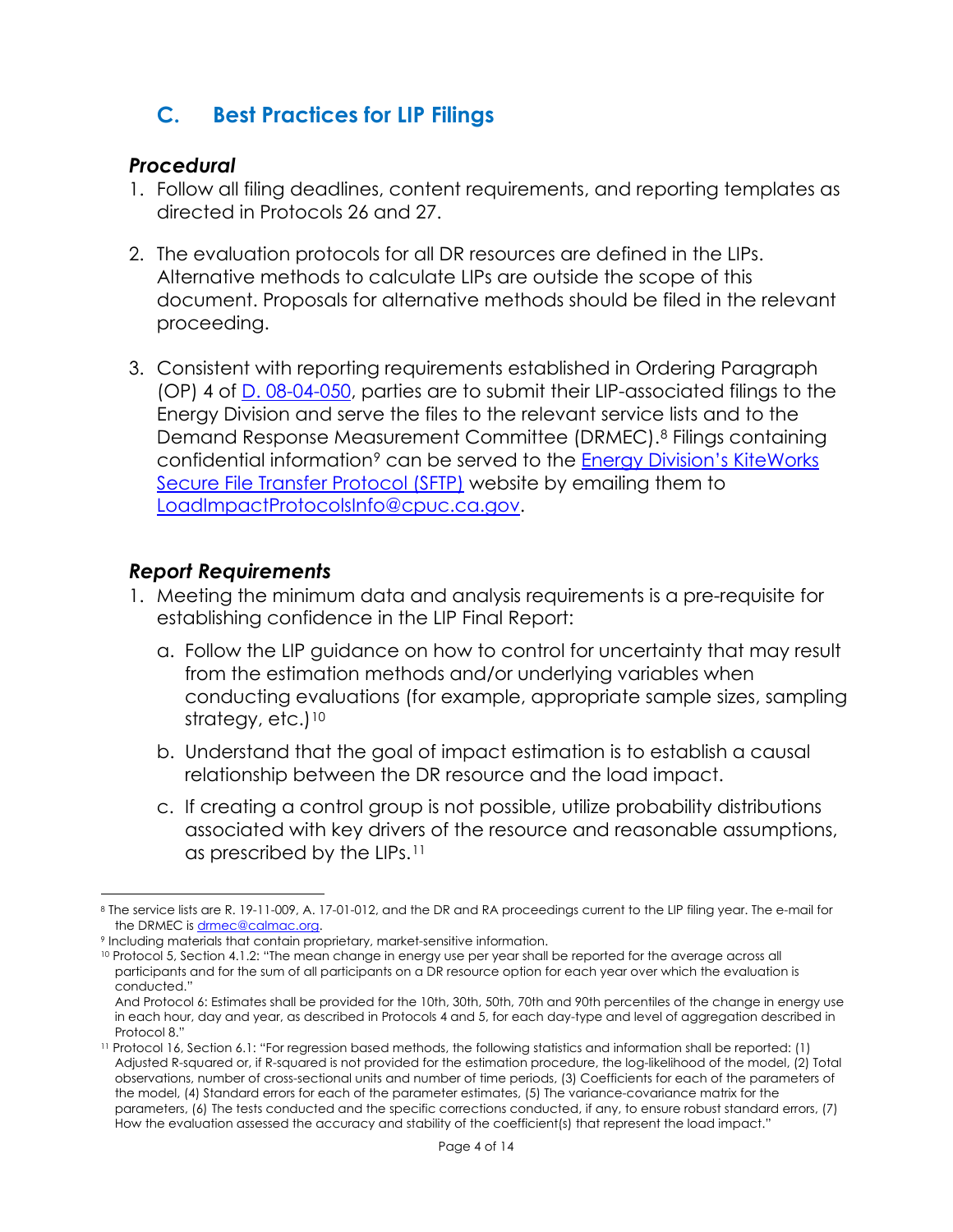- 2. All measurements of DR resource capacity or energy should be reported at the premise meter level and should exclude any adjustments for Distribution Loss Factor (DLF), Transmission Loss Factor (TLF), or Planning Reserve Margin (PRM).
- 3. Ex-ante and ex-post table generators should provide a breakdown for each hour according to each Local Capacity Area (LCA) matched to sub-Load Aggregation Points (sub-LAPs) at both the program and portfolio levels.
- 4. Ex-ante table generators must provide projections under both CAISO and utility weather 1-in-2 and 1-in-10 conditions.<sup>[12](#page-6-0)</sup>
- 5. All ex-post and ex-ante tables must include a separate tab containing the raw data inputs that inform the table generators.
- 6. All ex-post and ex-ante projections must *exclude* any adders or adjustment factors such DLF, TLF, or PRM.
- 7. The following summary information should be included within the first page of the Executive Summary of the LIP report (please repeat the table as needed):

|                                         |                  |            | Ex-Ante Projections for Qualifying Capacity (Insert Year Here) |            |            |            |  |  |  |  |
|-----------------------------------------|------------------|------------|----------------------------------------------------------------|------------|------------|------------|--|--|--|--|
| Under 1-in-2 Utility Weather Conditions |                  |            |                                                                |            |            |            |  |  |  |  |
| As of August                            | Scenario #1      |            | Scenario #2                                                    |            | Scenario # |            |  |  |  |  |
| Local or System                         | Number of        | <b>MWs</b> | Number of                                                      | <b>MWs</b> | Number of  | <b>MWs</b> |  |  |  |  |
| Capacity                                | <b>Customers</b> |            | Customers                                                      |            | Customers  |            |  |  |  |  |
| Allocation                              |                  |            |                                                                |            |            |            |  |  |  |  |
| (If local, state the                    |                  |            |                                                                |            |            |            |  |  |  |  |
| utility name;                           |                  |            |                                                                |            |            |            |  |  |  |  |
| if system, state the                    |                  |            |                                                                |            |            |            |  |  |  |  |
| TAC area <sup>13</sup> )                |                  |            |                                                                |            |            |            |  |  |  |  |

- 8. The summary section should include an attestation by the DRP that for the any given ex-ante month included the LIP report, the customers who are being counted for the ex-ante projected capacity (associated with the DR program for which the QC is being requested) are distinct from (and incremental) to the customers counted by the DRP for any other DR program commitments (such as, DRAM, IOU CBP/BIP, other DR procurement contracts) in the same month.
- 9. Summary of key program attributes of DR contracts with CCAs related to availability (# of hours in a day/month/year, continuity, consecutive days),

<span id="page-6-0"></span><sup>12</sup> Per Protocol 22, Section 6.1

<span id="page-6-1"></span><sup>&</sup>lt;sup>13</sup> [Transmission Access Charge](http://www.caiso.com/informed/Pages/StakeholderProcesses/CompletedClosedStakeholderInitiatives/TransmissionAccessChargeOptions.aspx) area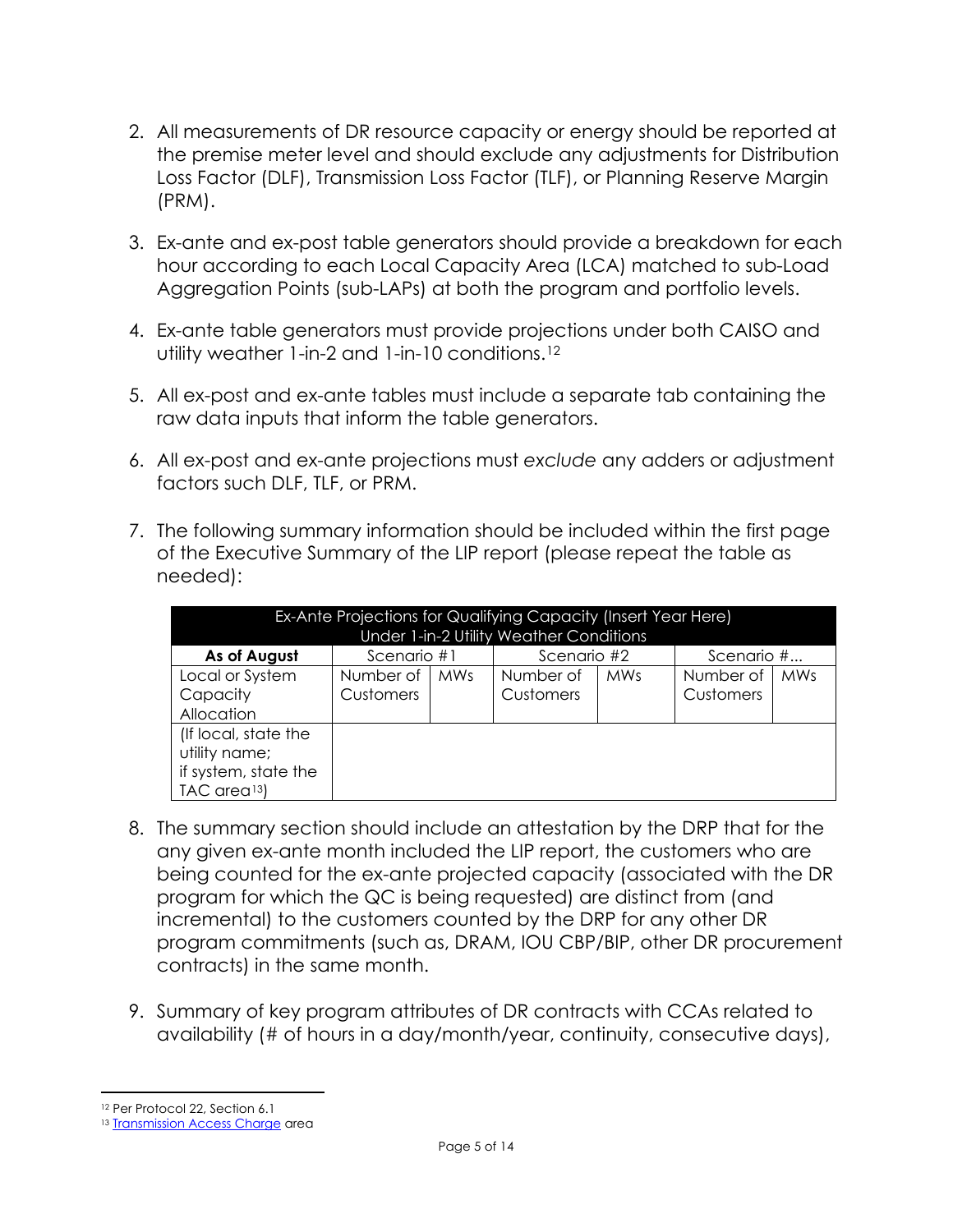performance obligations, energy and capacity invoicing and payment terms, and penalties for non-performance or not meeting commitments.

10. Third-party DRPs should include the following information in the report summary, as well as in a separate tab in the ex-ante table generator (MWs should exclude any adders or adjustments):

|                | $DRP$ (below) = Third-party DRP                                                              | 2020 | 2021 | 2022 | 2023 |
|----------------|----------------------------------------------------------------------------------------------|------|------|------|------|
|                | Total August capacity awarded to DRP by the<br>IOUs under DRAM?                              |      |      |      |      |
| $\overline{2}$ | Total August DRAM capacity shown by the DRP on<br>month-ahead supply plans?                  |      |      |      |      |
| 3              | How much of the DRAM capacity in #2 above<br>was invoiced as Demonstrated Capacity? (%)      |      |      |      |      |
| 4              | Total August DR capacity contracted by the DRP<br>with non-IOU LSEs (such as, CCAs)?         |      |      |      |      |
| 5              | Total August capacity (related to #4 above)<br>shown by the DRP on month-ahead supply plans? |      |      |      |      |
| 6              | Total August capacity nominated (or to be<br>nominated) by DRP into the IOU CBP              |      |      |      |      |
| 8              | Total August capacity enrolled (or to be enrolled)<br>by the DRP into IOU BIP                |      |      |      |      |
| 9              | Total DR August capacity contracted by the DRP<br>under other IOU procurement programs       |      |      |      |      |

| 10 | What is the aggregate August QC (under utility 1 in 2)<br>conditions) requested via LIP process for 2023 - please<br>indicate which scenario this QC applies to                                                      | МW        |  |
|----|----------------------------------------------------------------------------------------------------------------------------------------------------------------------------------------------------------------------|-----------|--|
| 11 | Is the requested August QC for 2023 (via LIP process)<br>in #10 inclusive of capacity associated with DRAM or<br>IOU programs? If yes, please indicate how much<br>capacity is associated with DRAM or IOU programs. |           |  |
| 12 | What portion of the August QC requested for 2023 in<br>#10 is already under contract (MW and %),<br>presumably still contingent on Energy Division's<br>determination of DRP's QC request?                           | <b>MW</b> |  |

#### *Analysis*

1. The Protocols require a forecast exercise using the relevant Utility's 1-in-2 and 1 in-10 weather scenarios. To obtain these scenarios, please contact the following:

Gil Wong, PG&E: [gil.wong@pge.com](mailto:gil.wong@pge.com) Prapti Gautam, SCE: [prapti.gautam@sce.com](mailto:prapti.gautam@sce.com)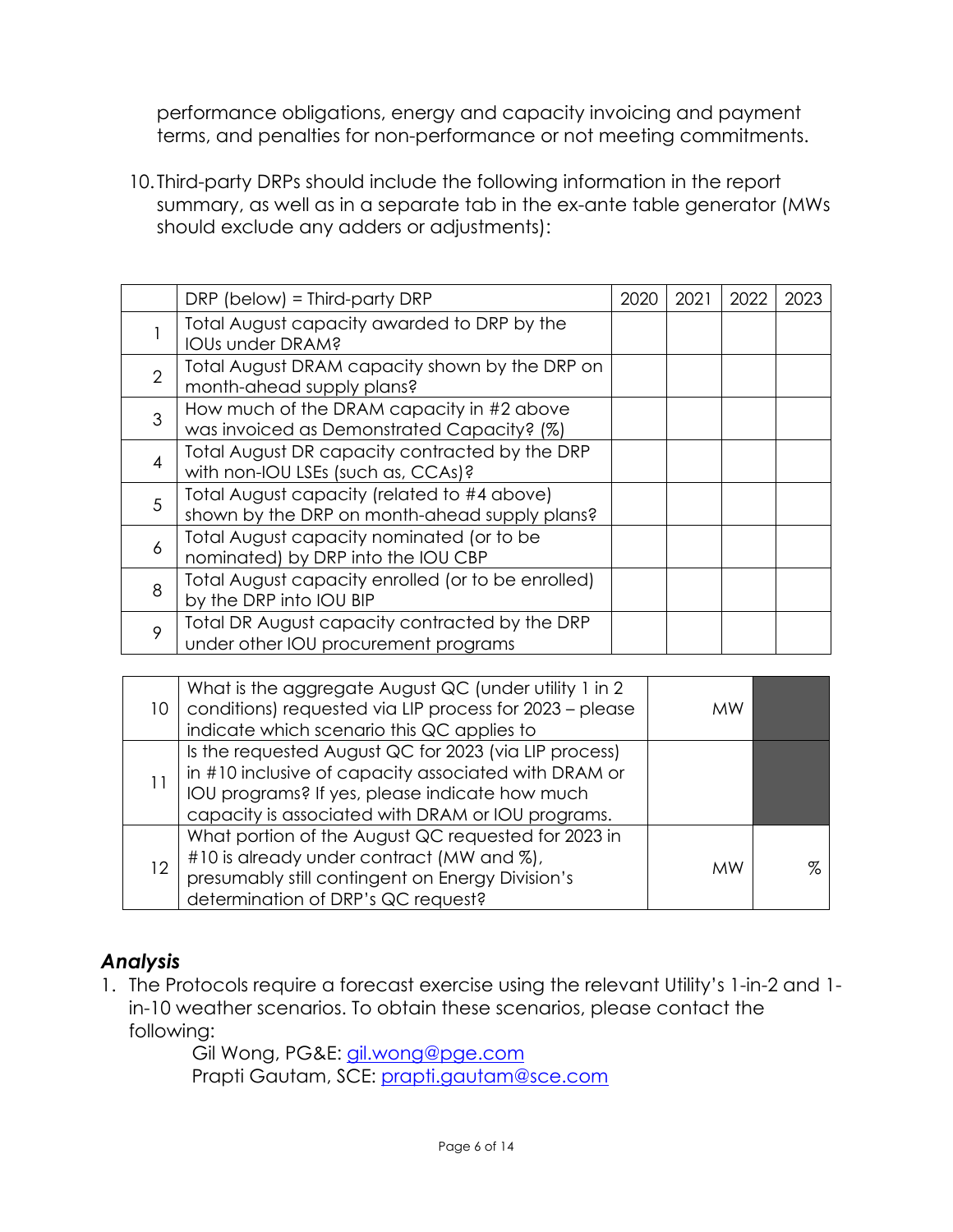Leslie Willoughby and Lizzette Garcia-Rodriguez, SDG&E: [leslie.willoughby@sdge.com](mailto:leslie.willoughby@sdge.com) and [lgarcia-rodriguez@sdge.com.](mailto:lgarcia-rodriguez@sdge.com)

- 2. A reference load measured at the premise level should attempt to establish a causal relationship between a load reduction and the dispatch of a DR event.[14](#page-8-0)
- 3. If estimates are needed for scenarios that differ from those that have already occurred, refer to the guidance on alternative methods and explain them.[15](#page-8-1)

#### *New DR Resources*

- 1. If submitting a study on new DR resources, the filing party may reference the available data that best approximates the anticipated performance of the new resources, either published data or the party's own historical performance for similar resources[.16](#page-8-2)
- 2. When proposing new market integrated DR resources, a preferred practice is for the DRP to conduct pilots or participate in a Utility program as an aggregator to establish market dispatch history that is specific to California.

#### *Data Quality Considerations*

- 1. If no data exists, follow the guidelines on how to turn unobservable characteristics into observable ones.[17](#page-8-3)
- 2. When sufficient data from the DR resource for the LIP filing doesn't exist, considerations as to whether alternative data planned to be use are "reasonable"
	- a. California data should be used unless all other options are exhausted.
	- b. Only like-for-like comparisons should be made. E.g., a resource previously performing under a BIP tariff is unlikely to have the same performance in a CBP-like program.
- 3. If, per the evaluator's determination, the existing data is not sufficient, document the differences and explain why the estimation was not possible.[18](#page-8-4)

<span id="page-8-0"></span><sup>14</sup> For example, an energy dispatch from a storage device could be responding to time-of-use management, instead of a DR event. Alternately, a premise's load may increase, which would reduce the portion of the load measured from the storage device. In either case, direct metering would not be able to establish causality.

<span id="page-8-1"></span><sup>15</sup> Protocol 16, Section 6.1

<span id="page-8-2"></span><sup>16</sup> Protocol 17, Section 6.1: "Whenever possible, ex ante estimates of DR impacts should be informed by ex post empirical evidence from existing or prior DR resource options. Evidence from resource options and customer segments most relevant to the ex ante conditions being modeled should be used, regardless of whether they come from the host utility or some other utility. If ex post estimates or models are not used as the basis for ex ante estimation, an explanation as to why this is the case shall be provided."

<span id="page-8-3"></span><sup>17</sup> Protocol 16, Section 6.2.2

<span id="page-8-4"></span><sup>18</sup> Protocol 17, Section 6.1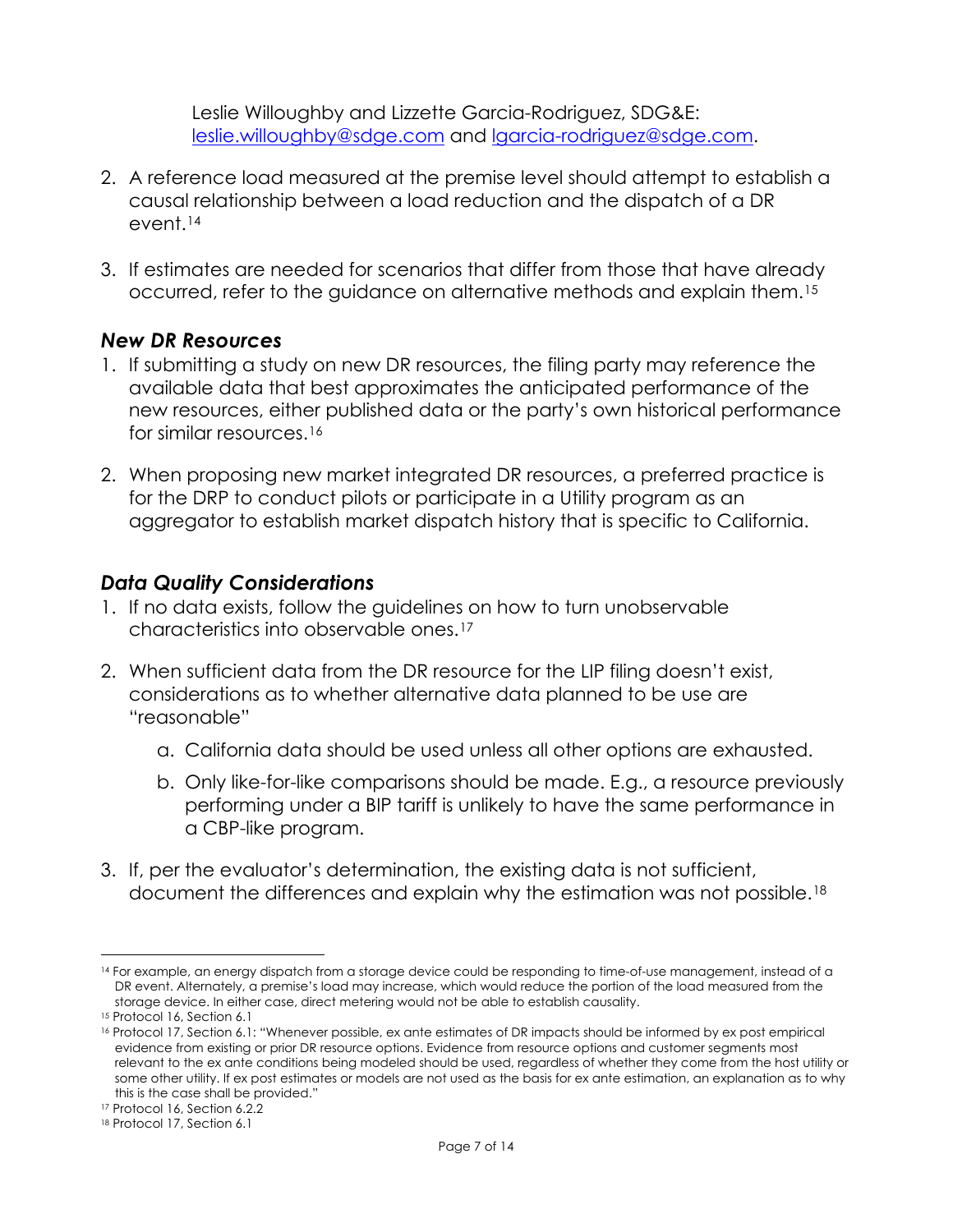- 4. Ideally, to establish confidence in a DR resource's ability to meet the minimum RA requirements: 1) the ex-post data should include evidence of load impacts sustained over multi-hour events, multiple times per year, under different conditions, including performance over four consecutive hours and three consecutive days, with 2) ex-ante data that includes fatigue considerations.
- 5. A LIP-guided record of DR resource performance should be developed over the years so that subsequent LIP filings can track performance over time.

#### *Third-Party DRP Contract and Market Participation*

- 1. DRPs may enter into a contract with an LSE that is not subject to the Central Procurement Framework<sup>[19](#page-9-0)</sup> for three years of Local Resource Adequacy based on the Qualifying Capacity (QC) assigned to them for the first year.[20](#page-9-1)
- 2. Consistent with the Energy Division Guidance on applying LIPs to [IRP Solicitations](https://www.cpuc.ca.gov/irp/) released on February 18, 2020, LIPs for the DR resources being bid into the solicitation need not be completed prior to the solicitations. However, subsequent to the solicitation, all contracted RA capacity on the year ahead and month ahead CPUC RA filings must be supported by Energy Division-approved QC values established for the contracted year (N) via a completed LIP process in the prior year (N-1).

Parties offering DR resources into current and future solicitations are advised to complete their LIPs in anticipation of any future solicitations of interest.

3. While the Energy Division is providing the above guidance, it is each DRP's responsibility to ensure that its potential countersigners or partners are aware of potential risks associated with the outcome of the LIP process.

As directed by D. [14-03-026,](https://docs.cpuc.ca.gov/PublishedDocs/Published/G000/M089/K480/89480849.PDF) DR resources bid into the CAISO's wholesale market are considered supply-side DR resources (SSDR). These resources can be counted for RA and receive RA capacity payments, accompanied by a Must-Offer Obligation. DR resources that are not bid into the CAISO market are incorporated into the California Energy Commission's (CEC) peak demand forecasts through its [Integrated Energy Policy Report \(IEPR\).](https://www.energy.ca.gov/data-reports/reports/integrated-energy-policy-report)[21](#page-9-2) These forecasts subtract the value of the load-modifying demand response resources<sup>[22](#page-9-3)</sup> from a LSE's peak demand, thus reducing the LSE's annual RA procurement obligations.

<span id="page-9-0"></span><sup>19</sup> D. 20-06-002 in R. 17-09-020, "Decision on Central Procurement of the Resource Adequacy Program."

<span id="page-9-1"></span><sup>20</sup> The three-year forward Year Ahead local Resource Adequacy requirement was adopted in [D. 19-02-022.](https://docs.cpuc.ca.gov/PublishedDocs/Published/G000/M270/K469/270469481.PDF) This capacity is granted in the first year is based on the DRP's LIP Final Report filing on April 1, 2020.

<span id="page-9-2"></span><sup>21</sup> IEPR values are adopted in the year after each forecast, while updates are approved two years thereafter (T+2). For example, the 2019 IEPR (T) was adopted on February 20, 2020 (T+1) and updated values will be approved at the March 17, 2021 meeting (T+2). 22 Per D. 14-03-026, LMR demand response are "resources that reshape or reduce the net load curve."

<span id="page-9-3"></span>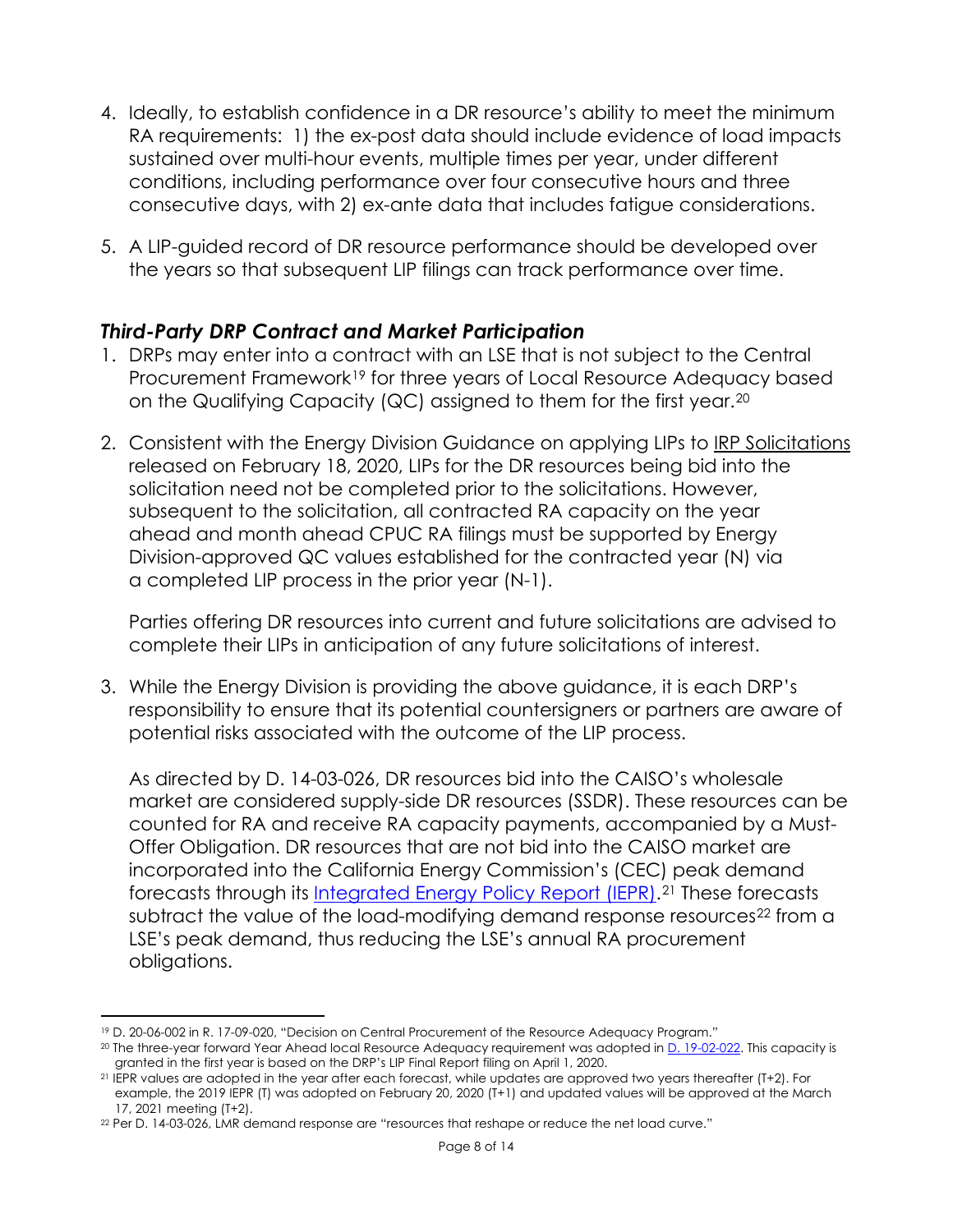#### <span id="page-10-5"></span><span id="page-10-4"></span><span id="page-10-3"></span><span id="page-10-2"></span>**D. Filing Schedule for LIP Reports**

Beginning in 2022, all filing deadlines are the same for IOUs and third-party DRPs.

#### *Table 1: Schedule for Obtaining DR QC Through the LIP Review Process*

<span id="page-10-1"></span><span id="page-10-0"></span>

|    | Filing Requirement (Third-Party DRPs and/or LSEs <sup>23</sup> )                                                              | <b>Deadline for Filing Year</b><br>2022+ (RA Year 2023+) |
|----|-------------------------------------------------------------------------------------------------------------------------------|----------------------------------------------------------|
|    | Draft Evaluation Plan distribution to service lists <sup>24</sup> and to the DRMEC <sup>25</sup>                              | October 29-                                              |
|    |                                                                                                                               | December 31, 2021                                        |
|    | g. Stakeholders and DRMEC comment on Draft Evaluation Plan via service                                                        | 15 days after submission                                 |
|    | lists                                                                                                                         | of Item 1.                                               |
|    | b. Filing Party publishes a summary of comments from the DRMEC and<br>stakeholders, and how they are addressed. <sup>26</sup> | No date requirement.                                     |
|    | 2. Draft LIP Report due to service lists, filing to include item 1b                                                           | March 11, 2022                                           |
|    | a. Stakeholders, parties, and DRMEC comment on draft LIP Report via service<br>lists                                          | March 25, 2022                                           |
|    | 3. Final LIP Report due (including responses to comments) via service lists                                                   | April 1, 2022                                            |
|    | a. Host LIP Report workshop                                                                                                   | April 29 + May 2, 2022                                   |
| 4. | Energy Division DR Section begins review of LIP filings                                                                       | May 2022                                                 |
| 5. | Initial RA requirements assigned to Load Serving Entities (LSEs)                                                              | <b>June 2022</b>                                         |
| 6. | Energy Division DR Section finalizes DR QC assignments                                                                        | September 2022                                           |
| 7. | Energy Division RA section assigns final RA requirements to LSEs                                                              |                                                          |
| 8. | Third-Party DRPs submit names of capacity buyers and associated MWs to                                                        | October 2022                                             |
|    | Energy Division RA and DR Sections                                                                                            |                                                          |
|    | 9. LSEs submit RA Year-Ahead compliance filing to the Energy Division RA Section                                              | October 28, 2022                                         |

<sup>23</sup> Load Serving Entities including Investor-Owned Utilities (IOUs)

<sup>24</sup> R. 19-11-009, A. 17-01-012, and the DR and RA proceedings current to the LIP filing year.

<sup>&</sup>lt;sup>25</sup> The email address for the Demand Response Measurement and Evaluation Committee is [drmec@calmac.org.](mailto:drmec@calmac.org)

<sup>26</sup> The party filing the evaluation plan is responsible for publishing a small summary of comments received and how or if they were incorporated into the final evaluation plan for each load impact study. The final evaluation plan will be made available to Joint Staff and parties upon request. (LIP 27, Section 10.1.3 at 147.)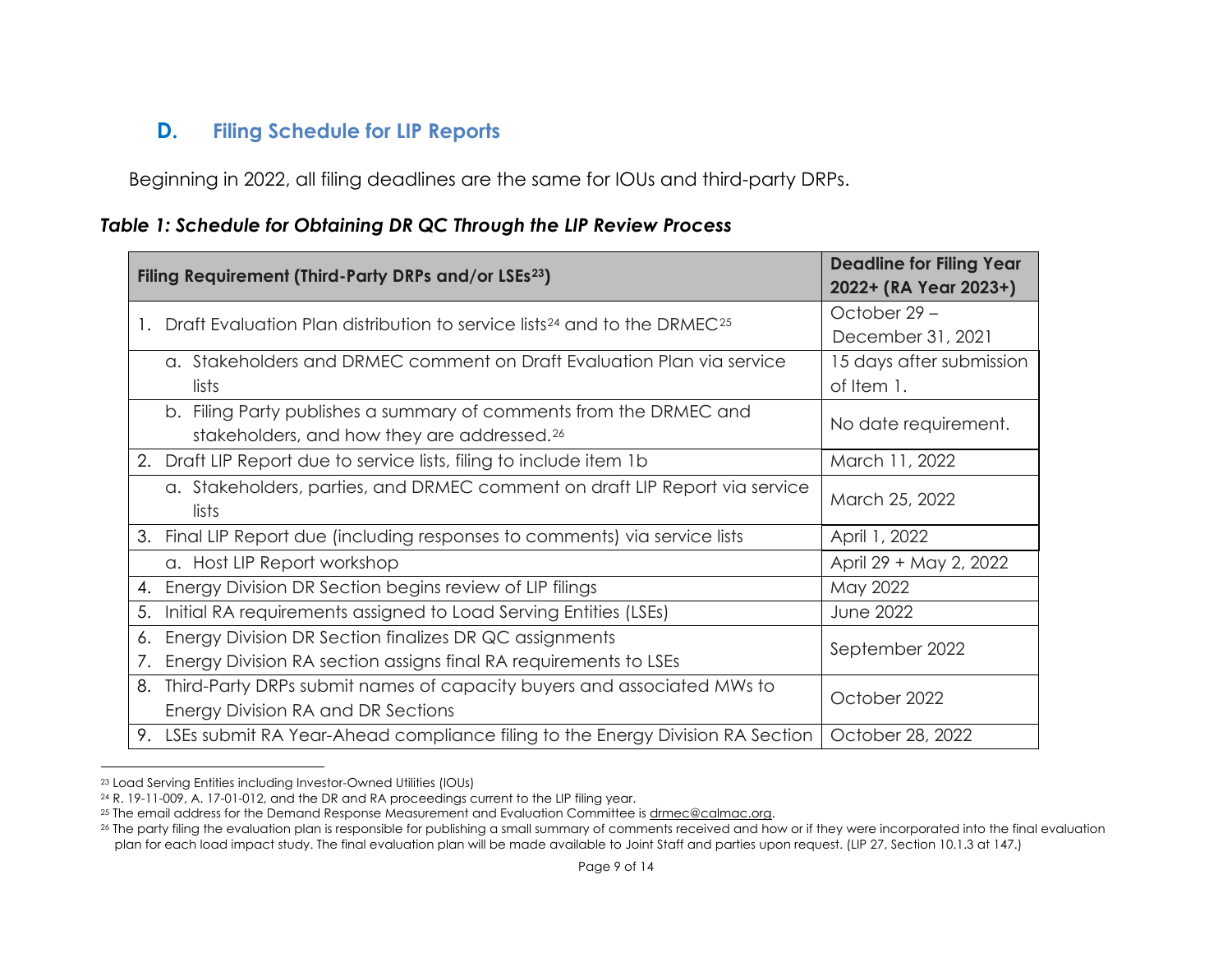#### <span id="page-11-0"></span>**E. Process for Updating DR Resource QC During RA Compliance Year**

Beginning with 2021, two opportunities are available *during* the RA compliance year to update the QC values for DR resources qualified through the LIP process in the previous year:[27](#page-11-1)

- April 1 (for delivery beginning in July of the RA compliance year)
- July 1 (for delivery beginning September of the RA compliance year)

The update process is described below and summarized in Table 2.

- 1. For third-party DRPs, an update filing during the RA compliance year is *required* when the current capacity of the DRP's DR resource portfolio falls below the threshold of 20% below or 10 MW less than the QC value of the resource portfolio assigned through the prior year LIP process.
- 2. For third-party DRPs, an update filing is also *required* during the RA compliance year when:
	- a. The current capacity of the DRP's DR resource portfolio increases above the threshold of 20% or 10 MW greater than the assigned QC value *and*
	- b. The DRP plans to sell the incremental capacity to an LSE during the RA compliance year.
- 3. For third-party DRPs, an update filing is *optional* when:
	- a. The current capacity of the DRP's DR resource portfolio increases above the threshold of 20% or 10 MW greater than the assigned QC value *and*
	- b. The DRP has no plans to sell the incremental capacity to an LSE during the RA compliance year.
- 4. For IOUs, an update filing is *optional* when:
	- a. The current capacity of the LSE's DR resource portfolio increases above the threshold of 20% or 10 MW greater than the assigned QC value *and*
	- b. The IOU has no plans to increase the RA allocation assigned to the DR resources in the RA compliance year.
- 5. An update filing must utilize the "QC Update" standardized template and include the following information:

<span id="page-11-1"></span><sup>27</sup> OP 15 D. 20-06-031: "The following clarifications to the Load Impact Protocol (LIP) process for third-party demand response (DR) resources are adopted: (a) Ex post and ex ante load impacts are required at the subLoad Aggregation Point level. (b) Mid-year updates are permitted to reflect changes in customer enrollment if the change is reasonably large. In the compliance year, on a biannual basis, Energy Division shall update qualifying capacity (QC) values based on the actual customer enrollment volume associated with that resource in the California Independent System Operator's Demand Response Registration System. LIP results will be updated if QC values vary by more than 20 percent, or 10 MW, whichever is greater."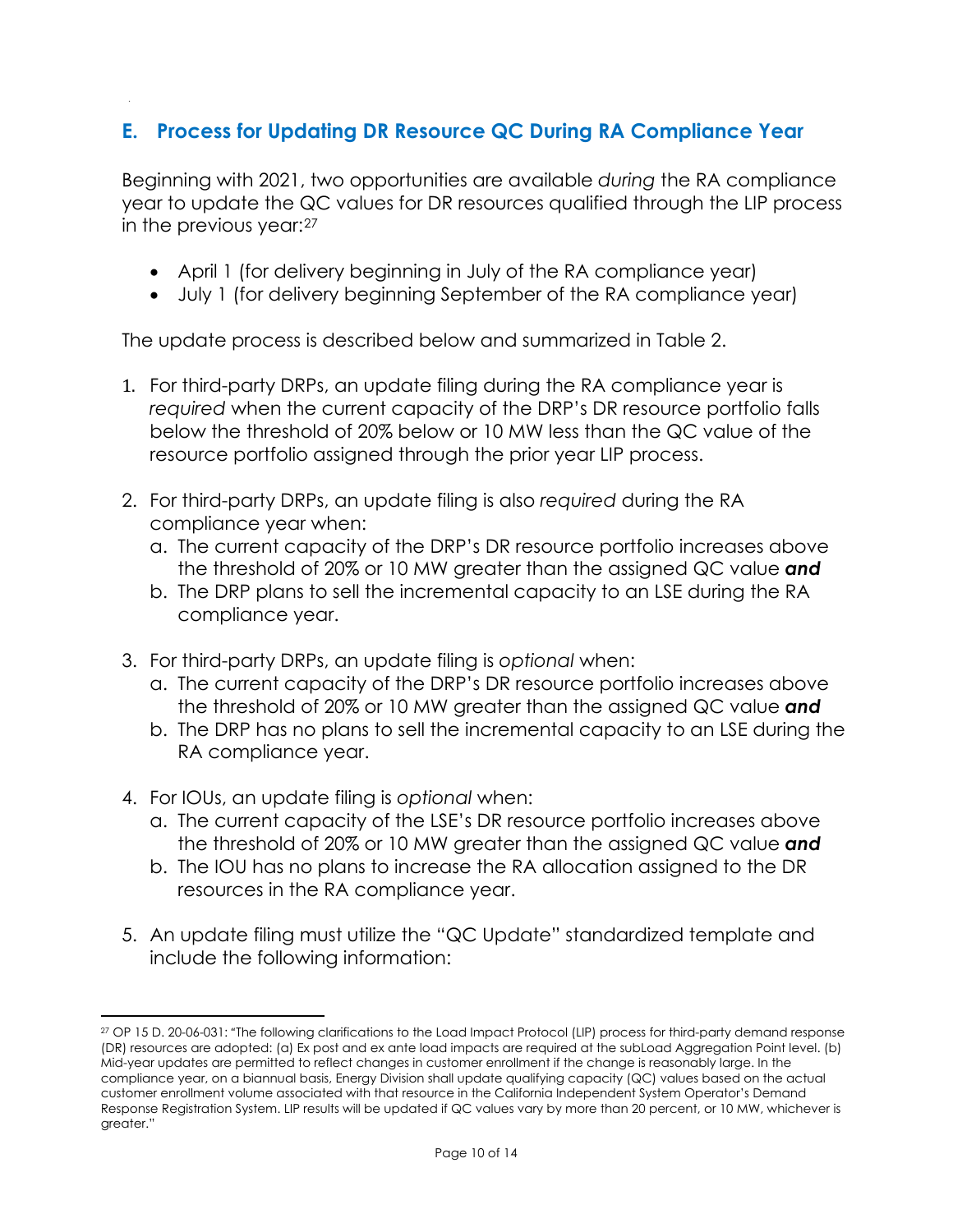- a. Average per-customer ex-ante load impact for each sub-Load Aggregation Point (sub-LAP) from the last approved LIP results for the applicable RA delivery months.
- b. Current customer enrollment in the CAISO Demand Response Registration System (DRRS) at the time of QC update request (in aggregate and by sub-LAP).
- c. The ex-ante enrollment forecast from the last approved LIP results for the applicable RA delivery months.
- d. Updated enrollment forecast, including all active and inactive locations as indicated by the CAISO DRRS.
- 6. The QC update request for the applicable RA delivery months shall be made as follows:
	- a. Updated QC (in RA month N) = Actual customer enrollment (from CAISO DRRS in month of request) + Projected enrollment growth (for RA month N, per the last approved LIP results)) x Average *ex-ante* load impact per customer (from the last approved LIP results).
	- b. Updated QC allocation aggregated by sub-Load Aggregation Point (sub-LAP) level, mapped to individual resource IDs.<sup>[28](#page-12-2)</sup>
	- c. Indicate the proportion by which the MW value has changed on a portfolio level.

#### <span id="page-12-1"></span>*Table 2: Schedule for Submitting Bi-Annual Updates for Qualifying Capacity*

| <b>Applicable to All IOUs and Third-Party DRPs</b>      | <b>Updates for 2022</b><br><b>RA Year</b> |
|---------------------------------------------------------|-------------------------------------------|
| 1. Table of revised information as prescribed earlier,  | April 1, 2022 (for                        |
| containing changes that meet either an increase or      | delivery beginning                        |
| decrease of 20% or 10 MW of a portfolio's QC value.     | in July 2022)                             |
| 2. Table of revised information containing changes that | July 1, 2022 (for                         |
| meet either an increase or decrease of 20% or 10 MW of  | delivery beginning                        |
| a portfolio's QC value since the filing in Item 1.      | September 2022)                           |

<span id="page-12-2"></span><span id="page-12-0"></span><sup>28</sup> Per D. 20-06-031 at 45. This information is used by CAISO to update its Customer Interface for Resource Adequacy (CIRA) system.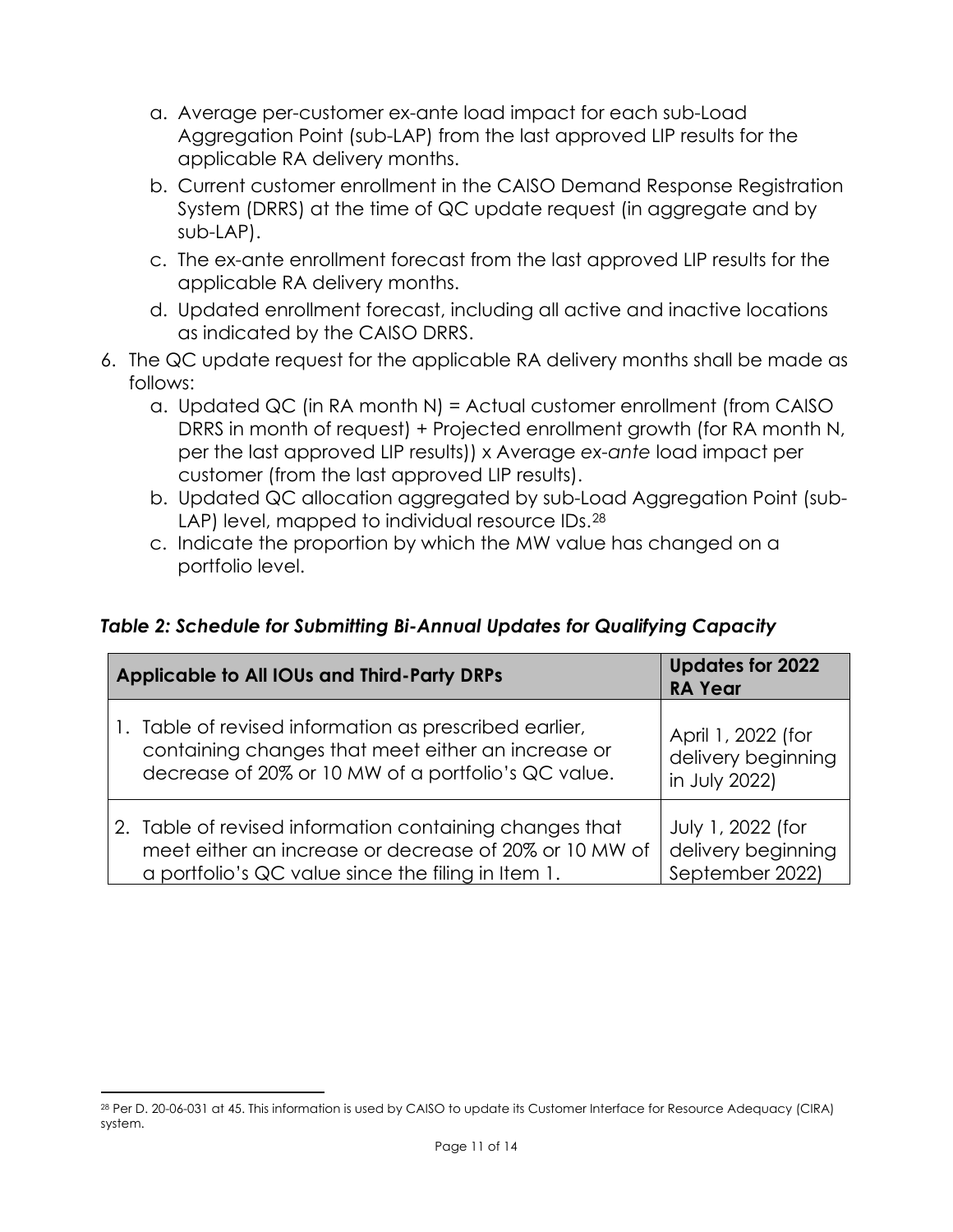#### **F. Testing Requirements**

All DR resources must abide by the testing requirements set in D.14-06-050. Beginning with 2021, **D.20-06-031** established specific testing requirements for third-party DR resources procured by all Non-IOU Load Serving Entities.[29](#page-13-0) The testing requirements for third-party DR resources procured by all non-IOU LSEs include:

- 1. The DR resources must be dispatched for four consecutive hours in the RA window at least once every quarter.<sup>[30](#page-13-1)</sup>
- 2. This requirement can be fulfilled either through a CAISO market dispatch or an out-of-market test with a preference for market dispatches.[31](#page-13-2)
- 3. The quarterly dispatch must be done at the Resource ID (RID) level and all resources within the same Sub-Load Aggregation Point (Sub-LAP) must be dispatched concurrently.[32](#page-13-3)
- 4. Performance must be averaged over the four consecutive hours for each day.[33](#page-13-4)
- 5. The Scheduling Coordinator (SC) must submit the performance result for the quarterly dispatch to the DR buyer, DR provider, Energy Division, and the CAISO by the end of the quarter following the quarter in which the dispatch occurs. [34](#page-13-5)
- 6. The third-party DRPs must include the performance results of 4-hour dispatches in the LIP Reports submitted to the CPUC.[35](#page-13-6)
- 7. All DR resources belonging to a third party DRP for which results are not timely provided will be ineligible for RA showings until the results are submitted. If the DRP is unable to provide results by the appointed date due to inability to access the required meter data, they may submit documentation showing efforts to acquire the supporting data.[36](#page-13-7)

<span id="page-13-0"></span><sup>29</sup> Per D.20-06-031, OP 13 (testing requirements) and 14 (submitting results of test).

OP 13(a): "The DR resource must dispatch for four consecutive hours during the Resource Adequacy measurement hours in every quarter of the delivery year."

OP 13(b): "The test must be done at the resource ID level and all resources within the same sub-Load Aggregation Point must be dispatched concurrently."

OP 14(a): "The scheduling coordinator shall submit the test results to the DR buyer, DR provider, Energy Division, and the California Independent System Operator by the end of the quarter following the quarter in which the test dispatch occurs." OP 14(b): "Third-party DR providers shall submit the test results in their Load Impact Protocol analysis and reports submitted to the Commission."

<span id="page-13-1"></span><sup>30</sup> Per D.20-06-031, OP 13(a)

<span id="page-13-2"></span><sup>31</sup> Per D.20-06-031, p.40

<span id="page-13-3"></span><sup>32</sup> Per D.20-06-031, OP 13(b)

<span id="page-13-4"></span><sup>33</sup> Per D.20-06-031, p.41

<span id="page-13-5"></span><sup>34</sup> Per D.20-06-031, OP 14(a) <sup>35</sup> Per D.20-06-031, OP 14(b)

<span id="page-13-7"></span><span id="page-13-6"></span><sup>36</sup> Per D.20-06-031, p.41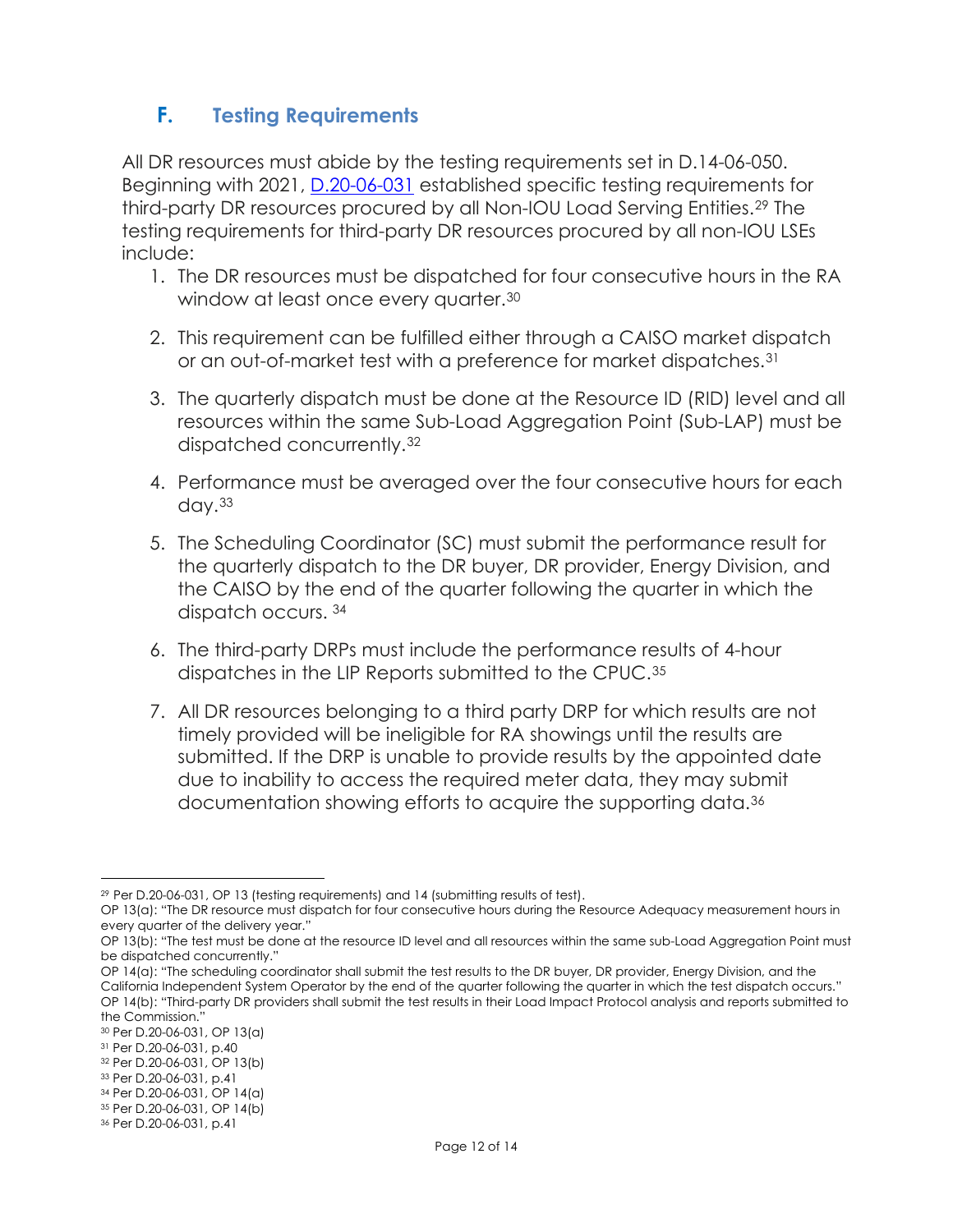8. All quarterly dispatch results and/or documentation of efforts to acquire the supporting data should be submitted to Energy Division (by the end of the quarter following the quarter in which the dispatch occurs) at [LoadImpactProtocolsInfo@cpuc.ca.gov.](mailto:LoadImpactProtocolsInfo@cpuc.ca.gov?subject=Load%20Impact%20Protocols%20Quarterly%20Test%20Results%20-%20%5BDRP%20NAME%5D)

# <span id="page-14-0"></span>**G. Using Templates**

Protocol 26[37](#page-14-1) of the LIPs details the required content of the reports, while Protocols 4-25 describe the output requirements and formats. Table 9-1 contains a template for ex-post estimation; Table 9-2 displays a template for ex-ante estimates.[38](#page-14-2)

In Table 1 below we provide an example of a preferred table generator format for ex-post and ex-ante results. This format allows for more efficient review of report outputs. A few elements are important to note:

- 1. The primary "Results" tab displays the underlying data found in the Summary, Lists, Enrollment, and Data tabs.
- 2. Underlying data tabs that support the primary "Results" tab must be included in the filing.
- 3. Pull-down menu options under each category shows several options:
	- Type of Results: Aggregate or average
	- Portfolio: Portfolio or Program Specific
	- Electric System: Relevant Utility or CAISO
	- Day Type: Monthly System Peak Day or Typical Event Day
	- Weather Year: 1-in-2 or 1-in-10
	- Forecast Year: Begins with Resource Adequacy Year (N) and (N+X, where X is each year thereafter for ten years [years 1-10]).
	- LCA: Relevant Local Capacity Areas for the relevant Utility
	- Sub-LAP: Sub-Load Aggregation Points for the relevant Utility
	- Month: Each month of the year

<span id="page-14-1"></span><sup>37</sup> Per Protocol 26 at 42

<span id="page-14-2"></span><sup>38</sup> At 143 and 144, respectively.